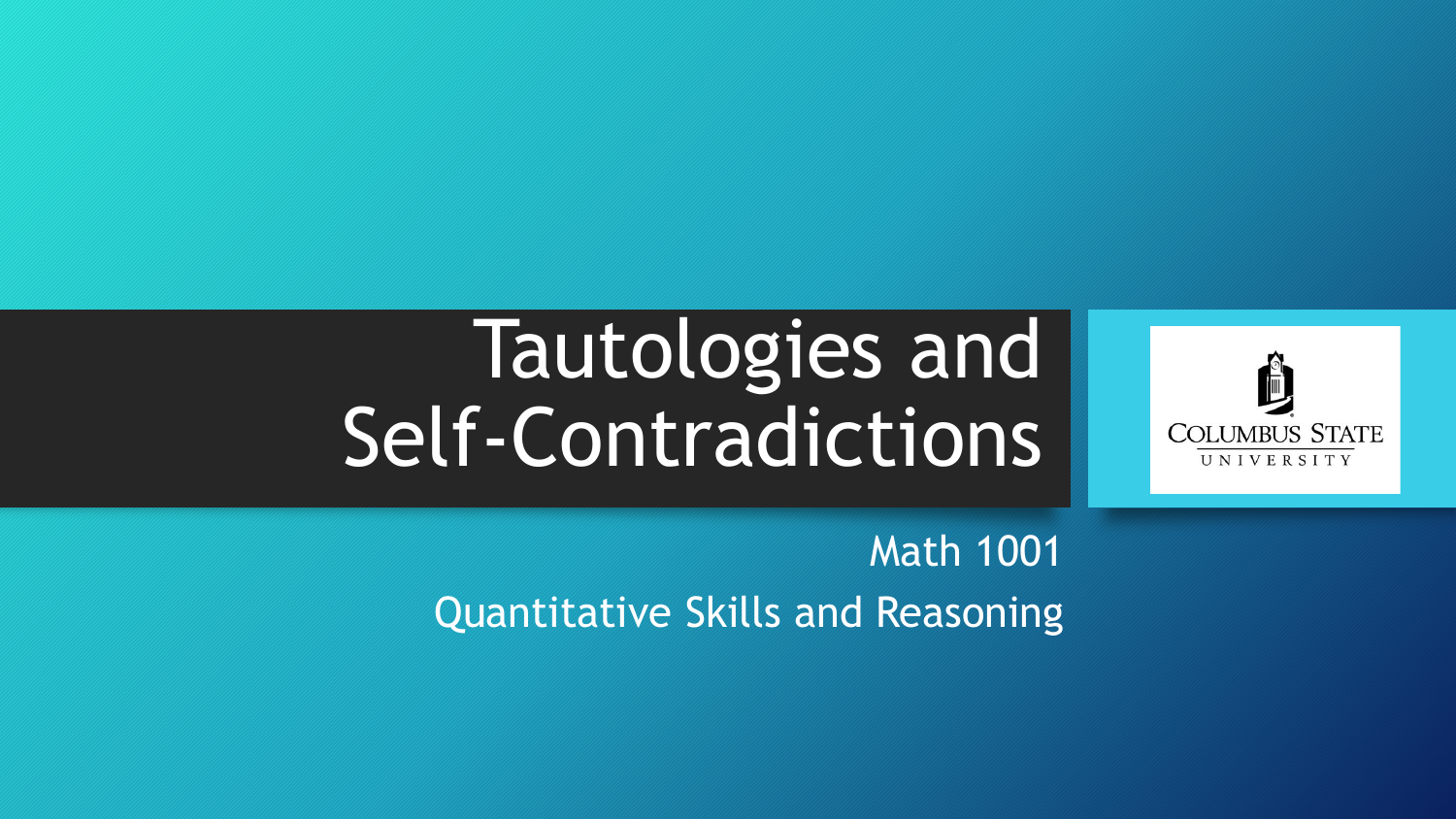#### Tautologies and Self-Contradictions

•A **tautology** is a statement that is always true.

•A **self-contradiction** is a statement that is always false.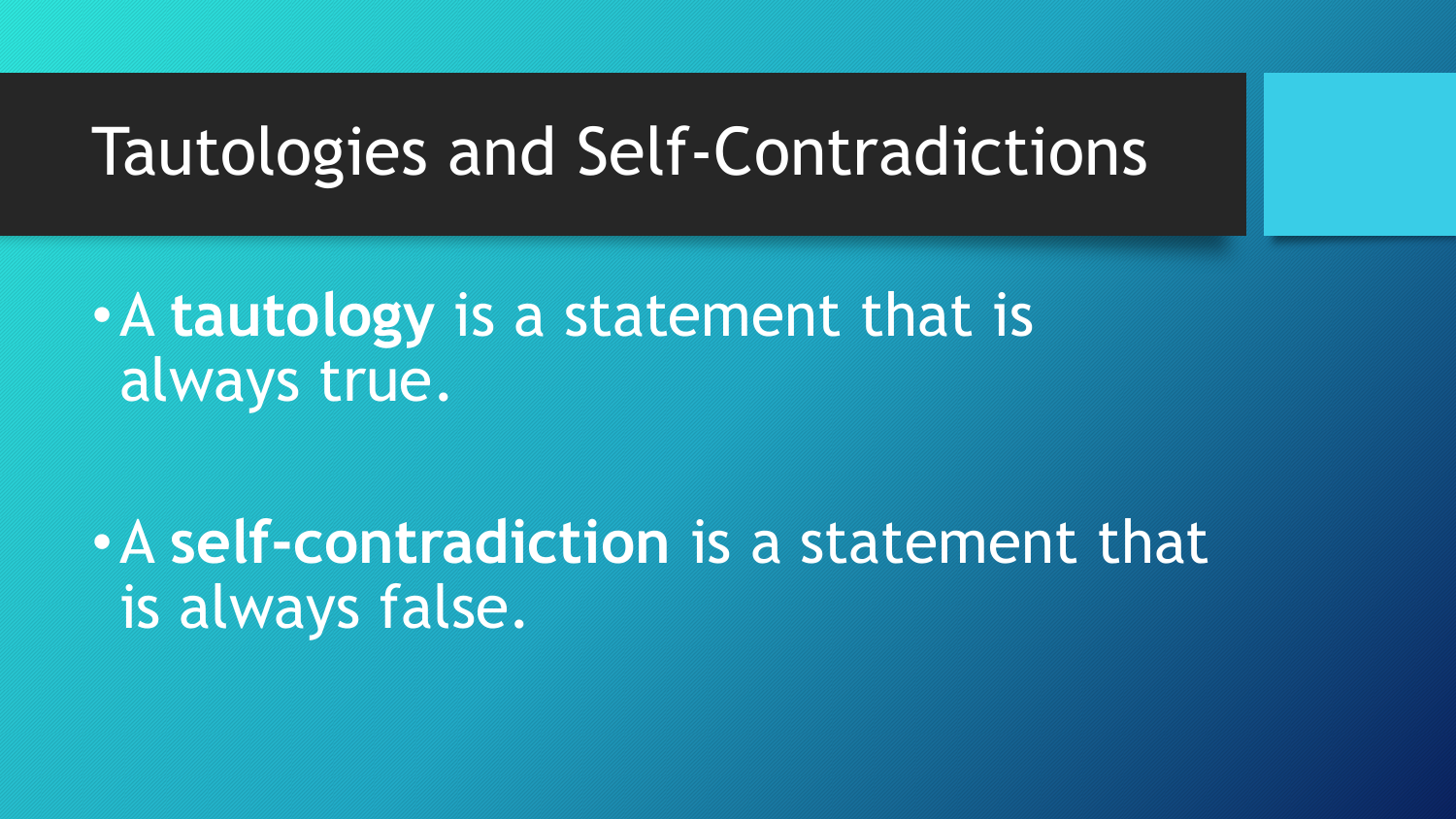## Verify a Tautology

- Show that  $p \vee (-p \vee q)$  is a tautology.
- Construct a truth table.

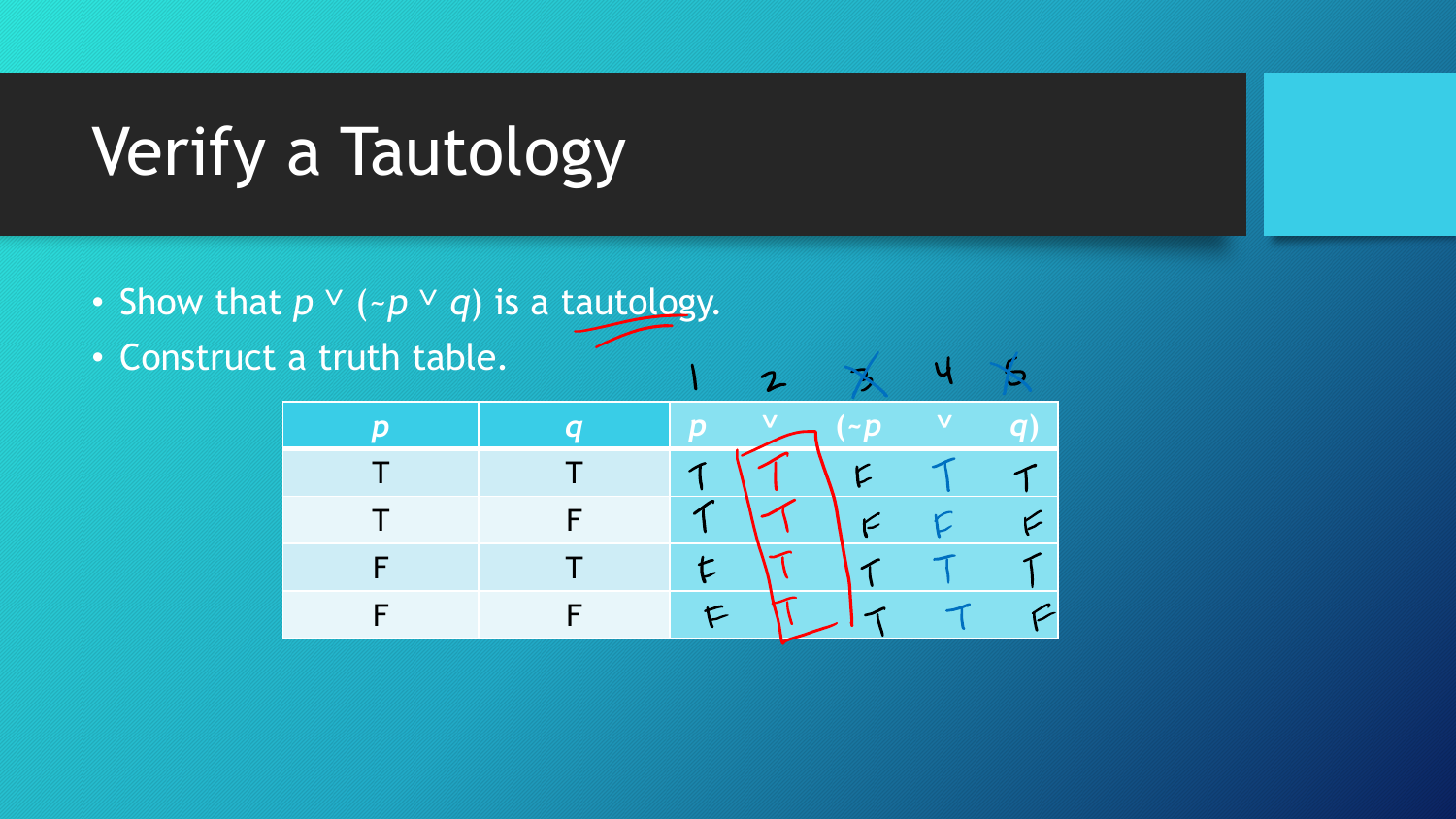### Verify a Self-Contradiction

- Show that  $p \wedge (\neg p \wedge q)$  is a self-contradiction.
- Construct a truth table.